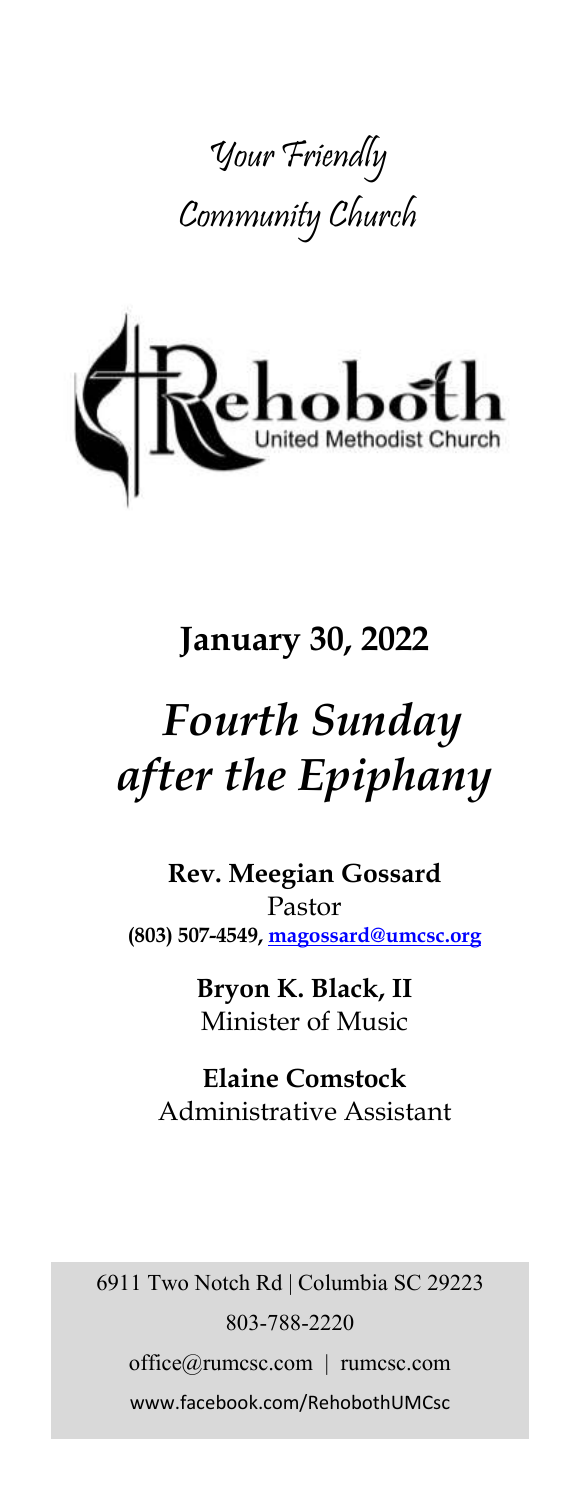#### **ORDER OF WORSHIP**

**PRELUDE** "Jesus Loves Me"

#### **WELCOME & ANNOUNCEMENTS** Judi Rose

**\*CALL TO WORSHIP – Psalm 71:1-6 UMH 794** Leader: In you, O Lord, do I take refuge; let me never be put to shame!

**People: In your righteousness deliver me and rescue me; incline your ear to me, and save me!** Leader: Be to me a rock of refuge, a strong fortress, to save me, for you are my rock and my fortress. **People: Rescue me, O my God, from the hand of the wicked, from the grasp of the unjust and cruel.**

Leader: For you, O Lord, are my hope, my trust, O Lord, from my youth.

**People: Upon you I have learned from my birth; it was you who took me from my mother's womb. My praise is continually of you.**

#### **\*HYMN FWS #2060**

"I Love You, Lord"

#### **\*PRAYER OF THE DAY:**

**God of life, death, and resurrection, we are grateful for life and all its gifts. Increase in us the stuff that life is made of – faith, hope, love, but especially love – that we may abide with you eternally through Jesus Christ, our Lord. Amen.**

**CHILDREN'S MOMENT** Diane Horn

#### **PASTORAL PRAYER**

#### **THE LORD'S PRAYER:**

**Our Father, Who art in Heaven, hallowed be Thy name, Thy kingdom come, Thy will be done, on Earth as it is in Heaven. Give us this day our daily bread and forgive us our trespasses as we forgive those who trespass against us. And lead us not into temptation but deliver us from evil, for Thine is the kingdom, and the power and the glory forever. Amen.** 

#### **OFFERING**

#### **OFFERTORY ANTHEM RUMC Choir**

"As the Deer"

**\*DOXOLOGY #95**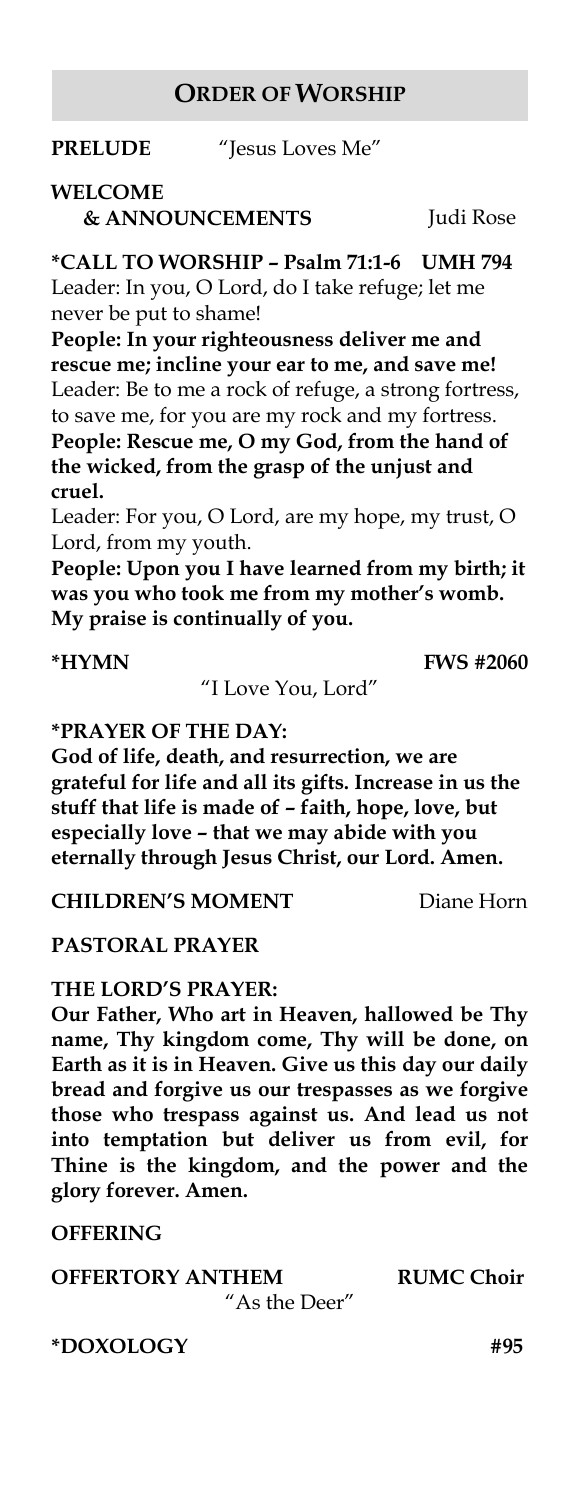**\*GOSPEL LESSON NT #57**

Luke 4:14-30

#### **SERMON** "Beware of Homecomings"

#### **\*HYMN OF INVITATION #572**  "Pass It On"

**INVITATION TO CHRISTIAN DISCIPLESHIP**

The altar is open for prayer. If you would like the pastor to pray with you, please so indicate. The doors of our church are open if anyone wants to join by profession of faith or by transfer.

#### **\*BENEDICTION**

#### **AMEN RESPONSE #898**

**POSTLUDE** "Pass It On"

*\*Please stand as you are able.*

## **WELCOME GUESTS**

We welcome you to our worship service this morning. If you are visiting, please complete a visitor's card located in your pew and place it in the offering plate.

Please join us next Sunday as we welcome our District Superintendent, Rev. Dr. Cathy Jamieson, in our pulpit as she delivers to us an inspiring message and administers communion.

The Trustee meeting has been postponed. We'll let you know the date and time as soon as it is re-scheduled.